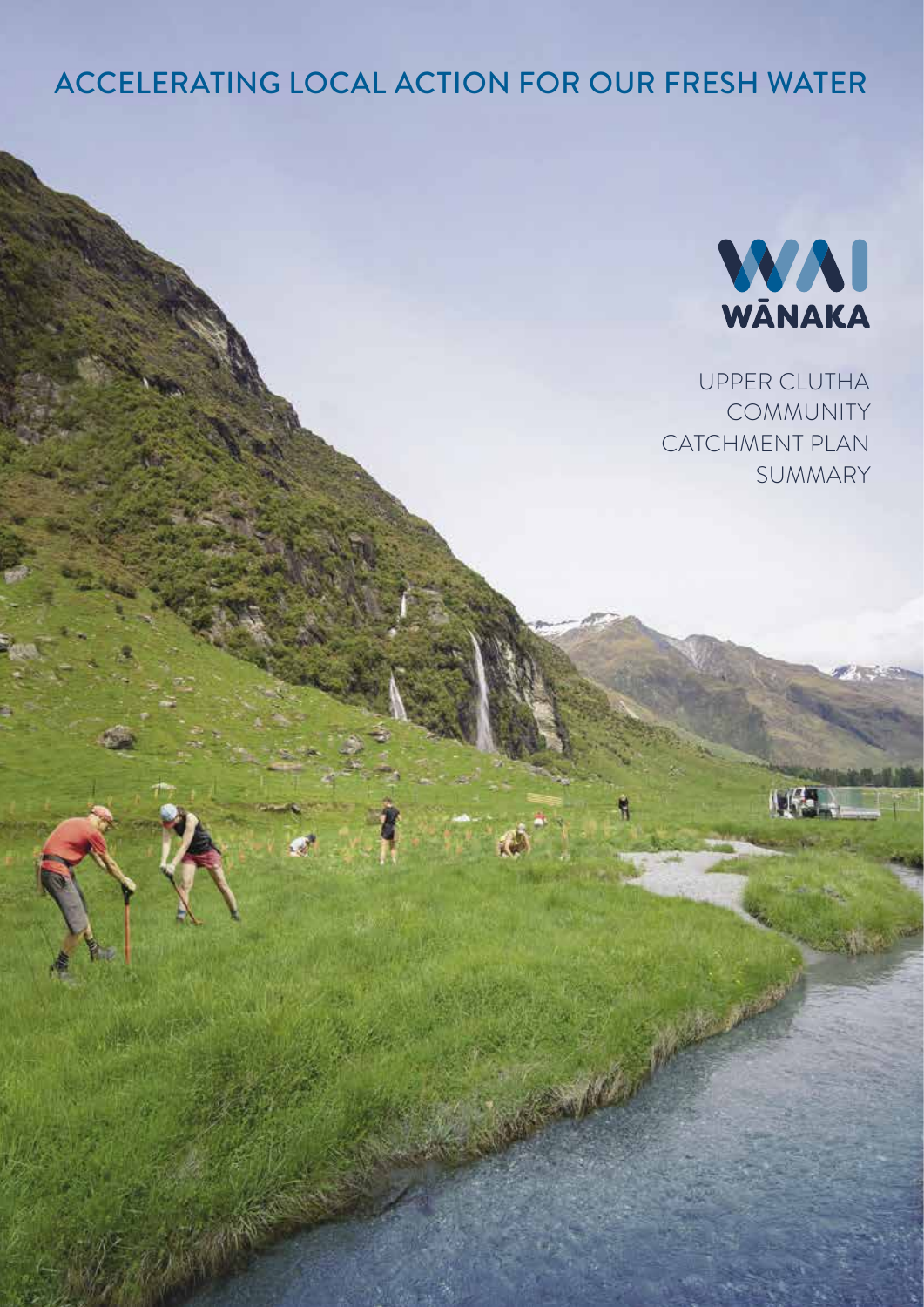# **Community** Catchment Plan

The responsibility for our waterways, expressed in the concept of ki uta ki tai (from the mountains to the sea), is especially important in the Upper Clutha, given our location at the headwaters of the mighty Mata-Au.

The Community Catchment Plan is our shared roadmap to improve and maintain the long-term health of Upper Clutha's freshwater.

## **COMMUNITY** CATCHMENT PLAN OBJECTIVES CARDRONA



### HEALTHY ECOSYSTEMS

- 1. Maintain and improve water quality in lakes, rivers, wetlands and aquifers
- 2. Ensure natural waterway habitats are maintained and improved
- 3. The abundance and diversity of aquatic life is maintained and improved
- 4. Ensure water quantity in lakes, rivers, wetlands and aquifers is managed in a way that provides:
	- Instream flows for natural variation
	- Maintenance of natural lake levels in Lake Wānaka
	- Establishment of volume/rate allocation limits for lakes, rivers and aquifers
- 5. Ensure ecological processes are functioning normally



*South Island: 338km Highest volume and swiftest river in the country. Discharging 575m3 per second. 75% of this flow derives from lakes Hāwea, Wānaka and Whakatipu.*

### COMMUNITY WELLBEING

- 6. Provide for safe and effective recreation
- 7. Social wellbeing by enabling:
	- Engagement with Government, ORC, QLDC, local community and visitors
	- Satisfactory drinking water supply
- 8. Economic wellbeing through sustainable agriculture, tourism and urbanisation
- 9. Cultural values provided for through:
	- Sustainable harvest of mahika kai species
	- Maintaining ease of access to all waterways
	- Maintaining connection to places of spiritual meaning
	- Achieving excellence in all aspects of water management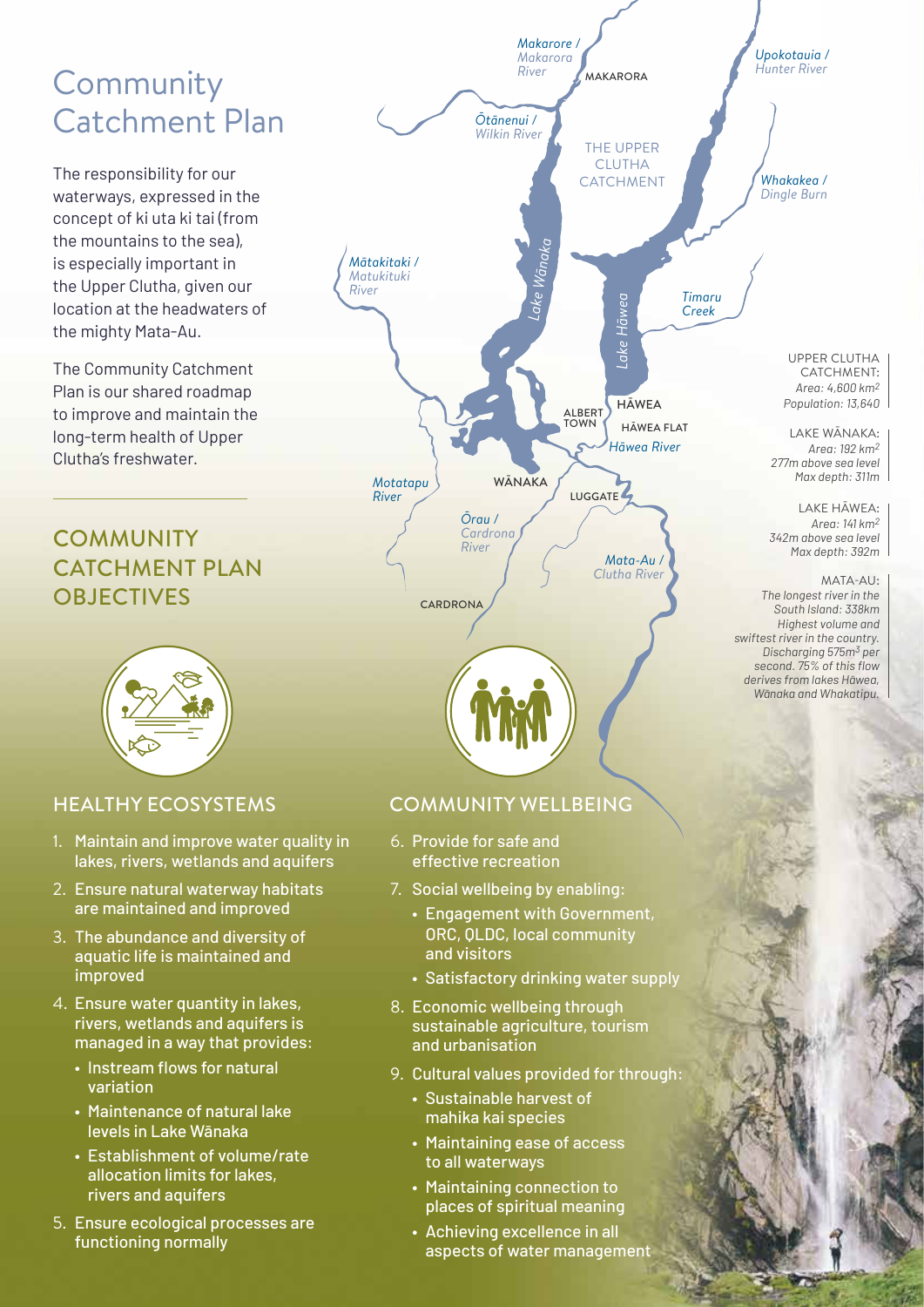## RISKS TO THE HEALTH OF OUR WATERWAYS

The Community Catchment Plan assess pressures on the natural environment including water pollution, drought and flooding, biodiversity loss, soil erosion and loss of natural habitat arising from:



RURAL DEVELOPMENT



DEVELOPMENT



& RECREATIONAL **ACTIVITES** 



URBAN INCREASING TOURIST INTRODUCTION AND CLIMATE CHANGE INTRODUCTION AND SPREAD OF PEST FLORA & FAUNA



### HOW DOES THE COMMUNITY CATCHMENT PLAN HELP?

It identifies 60 actions that need to be taken to mitigate the effects of human activity on our ecosystems. Some of these fall within the responsibility of the Otago Regional Council and the Queenstown Lakes District Council. Other actions will be led by the community. Most of the actions fall within one of these 5 areas:



#### LAND **MANAGEMENT**

Assist landowners with farm planning and monitoring

Assist with development of landowner environment groups

Identify high risk areas for landslide, erosion and sediment loss

Support new technologies and innovation



URBAN DEVELOPMENT

Assist with development of Business Environment Plans

Create education programme on sediment management

Develop stormwater design guidelines

Advocate for sustainable management of developments in ecologically sensitive areas



#### **ECOSYSTEM** ACTIONS

Educate public to prevent the spread of invasive species

Ensure future instream structures provide fish passage

Promote re-vegetation and expansion of existing wetlands



#### COLLABORATION. BEHAVIOUR CHANGE AND PARTNERSHIPS

Develop community engagement strategy

Develop planning and assessment tools to guide multisector partnership

Build institutional capacity for integrated environmental initiatives



#### MĀTAURANGA MĀORI

Identify cultural values with local rūnaka

Prevent further development on cultural sites or locations that may adversely effect such sites

Healthy ecosystems and community wellbeing for future generations

29,931 | NATIVES PLANTED (AT JAN 2022) M<sup>2</sup> OF RIPARIAN ZONES PROTECTED (THAT'S MORE THAN 5 RUGBY FIELDS!) BIODIVERSITY MONITORING PROGRAMMES STARTED WATER TESTS COMPLETED AT 32 SITES OVER 18 MONTHS OF PRIMARY INCOME FARMS IN THE UPPER CLUTHA CATCHMENT ARE ENGAGED 40,754 3 192 83%

> FIND OUT MORE ABOUT THE ACTIONS AND TRACK THE PROGRESS BEING MADE ON OUR WEBSITE: waiwanaka.nz/ccp\_actions